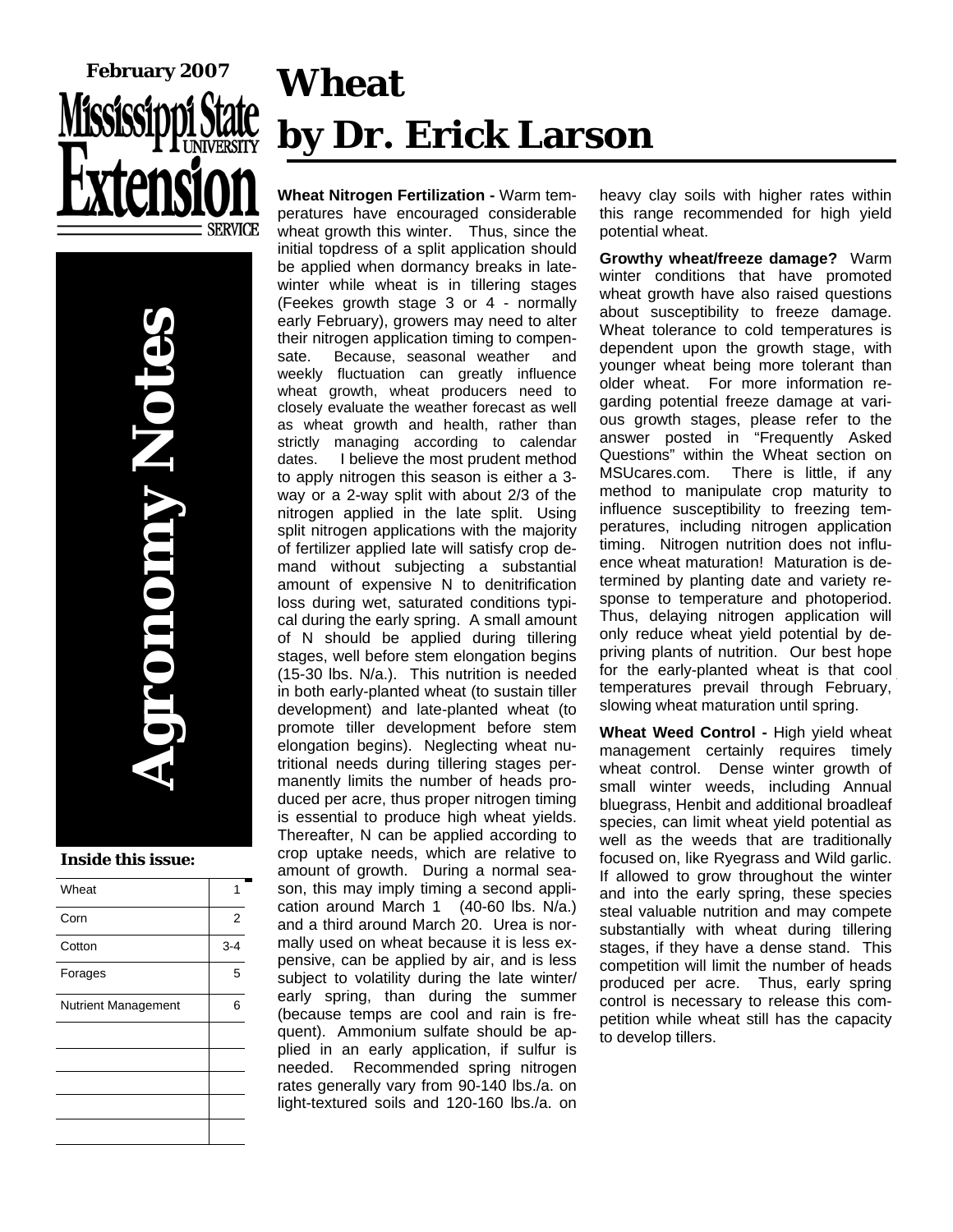### **Corn by Dr. Erick Larson**

**Short Corn Seed Supply** - Corn seed supply continues to tighten as planting intentions increase every day. The seed supply of normal and better-yielding hybrids are nearly exhausted, so beware that alternative hybrids, particularly those which have not been grown in your area or in University Trials and hybrids abnormal in maturity, might have severe yield limitations and/or adaptability issues which may limit profitability considerably when grown in our environment. Hybrid performance is normally severely tested when moving hybrids south of their native zone of adaptation. Thus, it would likely be prudent to consider planting grain sorghum or soybeans on poorer soil types, or if quality hybrid corn choices cannot be secured.

**Fertility Keys for Corn - Everyone knows nitrogen is con**sidered the key nutrient for corn production, so accordingly, I believe Mississippi producers generally do a very good job of addressing corn nitrogen needs. In fact, nitrogen problems don't usually even make the top five frequent fertility problems I annually see in fields. We are much more likely to overlook other major fertility needs and sometimes micronutrients, particularly at high corn yield levels. The first fertility issue, which must be addressed before any other supplemental nutrients are applied, is low soil pH (below 6.0). Low pH will substantially restrict nutrient availability and stunt crop growth drastically (resulting from increased availability of toxic elements) when pH is below 5.5. Corn requires nearly twice as much phosphorus and about 40-50% more potassium, compared to cotton and soybeans.Corn potassium deficiency often occurs following a high-yielding soybean crop, since soybeans remove double the potassium from the soil as a cotton crop. Potassium deficiency is particularly prevalent in no-tillage systems, where uneven soybean residue distribution (windrowing) may occur by the combine spreader during soybean harvest. Sulfur, magnesium and zinc deficiencies are also becoming more common. These nutrient requirements, except for sulfur, can be proactively addressed by a sound soil testing program. Plant tissue analyses during the crop season will indicate sulfur availability and will be helpful in confirming plant uptake for all nutrients.

**Managing Limitations/Early Planting -** Growing corn in Mississippi can be very profitable, but does have considerable risk, which producers should address with management practices. The primary environmental risks include wet springs and hot, dry summers. Growers should utilize raised beds on fields with marginal drainage to relieve potential waterlogging and warm the soil to promote better seedling establishment and vegetative development. Early burndown herbicide application helps both these problems because it promotes warmer, drier seedbeds during the spring and encourages earlier planting. Early planting helps corn avoid stress associated with mid-summer drought. Irrigation can help alleviate water stress, but does not over-ride the importance of early planting (because of heat stress).

**Burndown Herbicide Timing -** Moist soil conditions often severely restrict planting time during the optimum corn planting period. Utilizing a late winter burndown herbicide to control winter vegetation allows producers to manipulate soil moisture and encourage earlier planting. Killing winter weeds several weeks before planting allows the soil to absorb much more solar energy, compared to soils covered by a blanket of lush weed vegetation until immediately prior to planting. This warms and dries the soil, which allows earlier planting and promotes corn seedling vigor. Burndown herbicides utilizing glyphosate should be applied four to six weeks before planting to gain these advantages.

**Risk of Ultra-Early Planting -** Abnormally warm, dry conditions sometimes allow an opportunity to plant corn during late February or early March. Although early planting is a critical component of successful corn production, planting corn extremely early (well before recommended dates), even if soil temperatures are warm, provides little if any crop development advantages, while risking stand failure. Extraordinarily early planting enhances maturity very little, because corn growth rate is correlated to temperature, and heat unit accumulation (GDD 50) is historically very low during early March.

**Guidelines for Corn Planting Date -** The standard guideline for determining earliest planting date is when morning soil temperature at a two-inch soil depth is 55 degrees F or 50 degrees F at a 6-inch soil depth. Planting before the soil temperature is warm enough for germination greatly increases the potential for stand failure, because germination growth rate is dependent upon soil temperature. Soil temperature may vary considerably depending upon amount and type of plant residue, soil texture and slope. Thus, randomly measuring soil temperature with a thermometer within a field should provide a reliable indicator of desirable conditions for stand establishment. Corn produces highest yields when planted within 4 - 5 weeks after soil temperature is warm enough for germination. This has historically corresponded with the following calendar dates:

Geographical Region of Mississippi:

Southern: February 25 - March 15 Central: March 5 - April 10 North-Central: March 15 - April 20 Northern: March 20 - April 25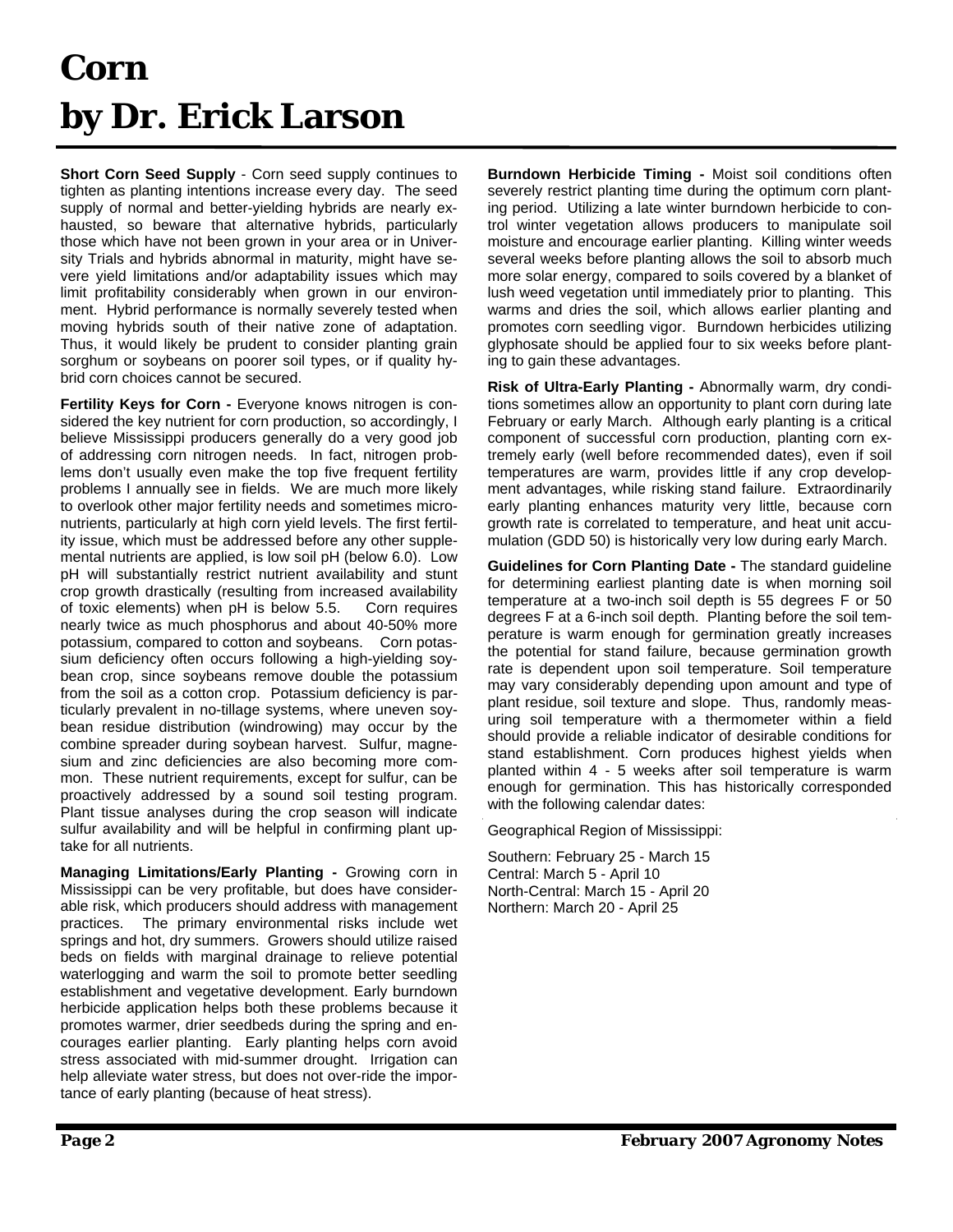#### **Cotton by Dr. Tom Barber**

The 2007 season appears to be one that will go into the record books before we begin. If all the talk and rumors are true, Mississippi may plant from 700,000 up to one million acres of corn in 2007. This will potentially reduce cotton acres to below one million for the first time since 1998. In 1998, Mississippi cotton acres were 940,000; however, this was the second lowest acreage since 1900. In 1983, Mississippi planted only 687,000 cotton acres, the lowest acreage in history. It's interesting to look back in history and see how the market and planted acres fluctuate. No doubt acreage will fluctuate again and cotton acres will return to normal levels and remain a steadfast commodity in Mississippi.

For those who still intend to plant some cotton, timely decisions are being made this month about variety selection, seed treatments, planting strategies and burndown applications. Burndown applications should be at the top of everyone's to do list in February. Timely, early burndown applications are crucial, especially in fields infested with glyphosate-resistant horseweed (Marestail). Every year, populations of glyphosate-resistant horseweed increase and some fields in the north Delta may contain populations of over 40,000 horseweed plants per acre. Desoto, Tunica, Coahoma, Panola and Quitman counties have high populations of glyphosate resistant horseweed. Most counties in the north Delta (north of highway 82) contain glyphosate resistant horseweed and the problem continues to move south. Horseweed seed is wind blown and it won't be long until the problem is scattered throughout the south delta and state of Mississippi. Therefore if horseweed or marestail is present in your field at burndown, consider them to be resistant and treat them accordingly. Fields should be scouted to determine if the weed is present. The following 3 images depict horseweed at various growth stages. The first and second image will closely resemble what horseweed will look like this time of year, in the small to medium rosette stage. Once the temperatures begin to warm up, horseweed can bolt quickly and will look like image 3. Herbicide applications for control need to be made before horseweed begins to bolt.

If horseweed is present, burndown herbicide applications should be made early, generally before the first of March. This is not only beneficial for horseweed control but will help reduce over- wintering and early season insect populations as well. If horseweed is present and a glyphosate (Roundup) system is used, 8 oz of a 4 lb dicamba product (Clarity, Banvel etc) should be added to the tank-mix. 2,4-D is a product that many like to use at burndown. It will kill the horseweed but has to be applied at the 1qt/A rate to insure good control. In fields with a

history of glyphosate-resistant horseweed, a residual herbicide may be needed to reduce horseweed emergence after planting. If horseweed comes up in Roundup Ready cotton, there is basically nothing that will control it. If you have experienced horseweed in-season, add a residual such as 2 oz of Valor or 1qt of Caparol with the initial burndown application to prevent in-season horseweed emergence. Burning down early will mean that most of the time a second shot will be needed before planting. If a residual is used horseweed should not be a problem but other weeds may flush warranting a second shot. This may sound expensive but it is cheaper than having a horseweed problem in season.

Ignite does an excellent job in controlling horseweed at all stages. There are two things to remember about Ignite applications at burndown. 1. Temperatures need to be above 60-65 degrees or control will be reduced. 2. Coverage is essential with Ignite; make Ignite applications with at least 15 gallons of water. If flushes of glyphosateresistant horseweed occur before planting, Ignite will provide good control without injury carryover into the cotton. However if it looks like you may have a problem in season and no residual herbicide was applied, you may want to consider planting Liberty Link cotton, which will allow over the top applications of Ignite all season long.

Paraquat, or Gramoxone based burndown programs have not provided as good of control as glyphosate + Clarity or Ignite alone on glyphosate-resistant horseweed. Horseweeds will be burned back but they will recover within a week after Gramoxone applications. Regardless of which program you choose if a residual (Valor) or phenoxy herbicide such as 2,4-D or dicamba is used, double check preplant intervals before planting cotton.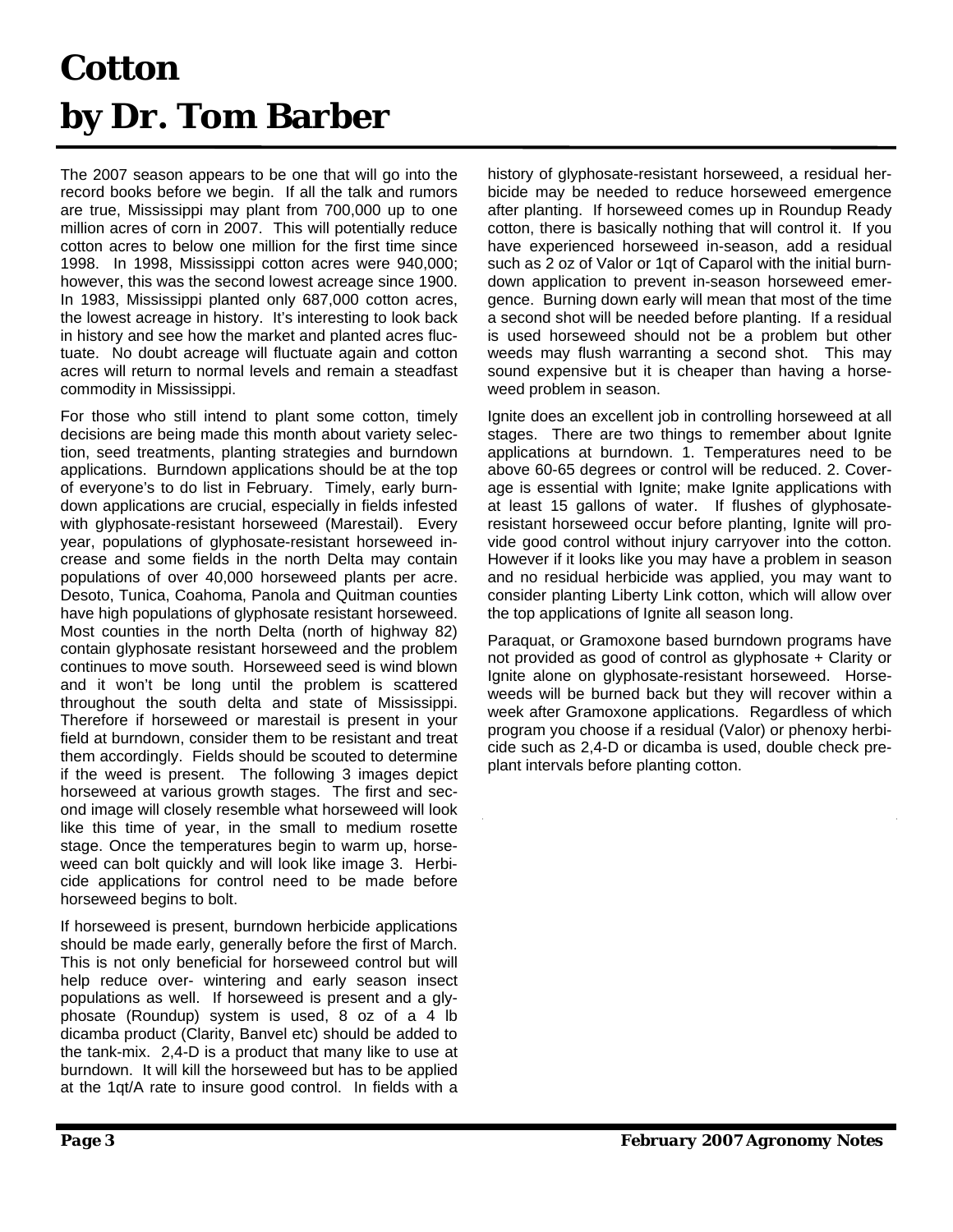#### **Cotton continued... by Dr. Tom Barber**



Image 1: Horseweed in small rosette stage.



Image 2: Horseweed, medium rosette Image 3: Bolting horseweed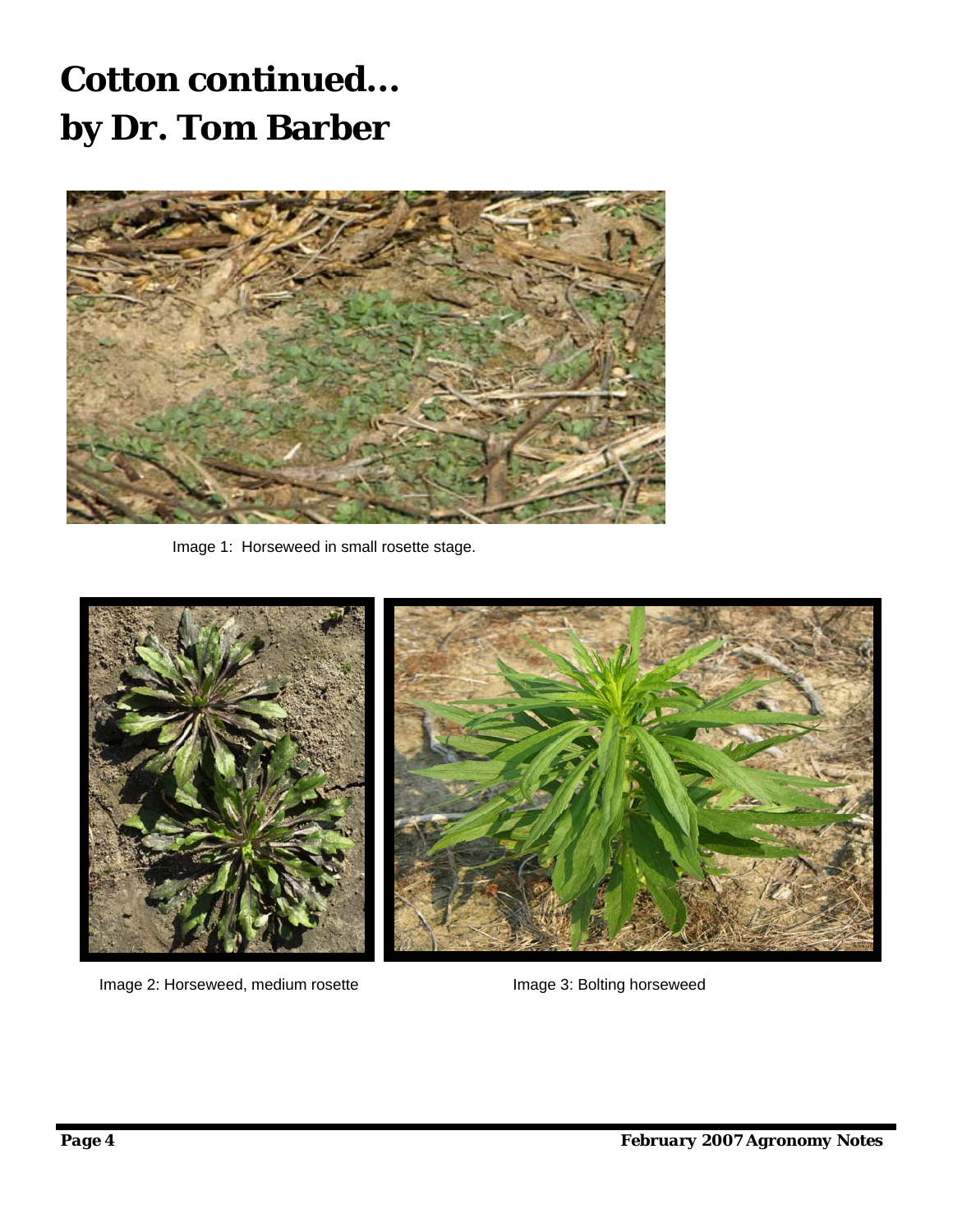## **Forages by Dr. David Lang**

**Bermudagrass in 2007** - Bermudagrass is a staple of most cattle producers whether planted to an improved hybrid or seeded to common bermudagrass. Most pastures in Mississippi contain some bermudagrass. Three hundred years ago, however, no fields contained bermudagrass anywhere in America, because it is a native of Africa and India. It is a warm season perennial grass that responds aggressively to irrigation and nitrogen fertilization. Without water or fertilizer, most warm season perennial grasses such as bahiagrass, dallisgrass, johnsongrass and bermudagrass will yield very little, such as happened in 2006. During 2006, a very dry summer, average yield of bermudagrass was 4,000 lbs per acre (Table 1), only 26.7 % of that achieved in 2005 (Table 2). Yield of improved bermudagrass in 'normal' years ranges from 10,000 to 20,000 lbs per acre. In 2005, a moist summer, the average of these bermudagrass was 15,000 lbs per acre (Table 2). Another unusual characteristic of 2006 was below normal temperatures in April and May that led to very poor growth early in the summer. Compare June yield in 2006 (Table 1) with June yield in 2005 (Table 2).

In order to achieve high levels of yield of bermudagrass you need to add 50 lbs of actual nitrogen (N) fertilizer after every cutting. These plots were fertilized with 400 lbs. of 15-5-10 per acre in May, June, July and September in both 2005 and 2006. Fall growth was not harvested to provide a winter cover and was/will be removed with fire in early February. The difference in yield between 2005 (15,000 lbs/acre) and 2006 (4,000 lbs/acre) was primarily due low rainfall during 2006. During 2005, we had 3 to 6 inches every month from May to August before hurricanes Katrina and Rita belted us. In 2006, there were less than 2 inches of rainfall per month from May to August. We had 3 inches of localized rainfall in early September, which helped to increase our September bermudagrass yield at Starkville. Most of you received rainfall in late September and October that helped produce more hay in late October than was produced all summer long.

During a dry year, application of N fertilizer becomes very uneconomical, but it's hard to predict ahead of time whether to apply N or not. A general rule of thumb is to apply N fertilizer in May and July regardless of rainfall. August and September applications become questionable in most years. Much of the late fall growth observed in 2006 utilized N that was applied prior to August. N is highly volatile and can be lost under wet conditions if applied as nitrate and under dry conditions if applied as urea. Nitrate applied during dry conditions will generally stay in the soil until it rains. Ammonium nitrate (34-0-0) has been the fertilizer of choice for bermudagrass during summer months. Its availability has become limited in the past few years because of its high cost to produce and it's a potential terrorist ingredient. More and more, urea and ammonium sulfate will become the N fertilizers available to Mississippi's livestock producers for hay and pasture. There's a new 34-0-0 being marketed in Mississippi that's not ammonium nitrate. It's a blend of urea and ammonium sulfate that should be just as effective as ammonium nitrate in most situations.

Table 1. Bermudagrass yield (lb./a) at Starkville, MS 2006.

| Variety           | 05 June,<br>2006 | 17 July,<br>2006 | 08 Sept,<br>2006 | Total<br>Yield<br>2006 |
|-------------------|------------------|------------------|------------------|------------------------|
| Alicia            | 493              | 1819             | 2841             | 5153                   |
| BY <sub>101</sub> | 246              | 659              | 1863             | 2769                   |
| Coastal           | 159              | 1238             | 2627             | 4024                   |
| Dixie             | 246              | 1974             | 2806             | 5027                   |
| Lott              | 174              | 904              | 2291             | 3369                   |
| Murphy            | 666              | 984              | 2351             | 4001                   |
| Russell           | 130              | 1991             | 2859             | 4899                   |
| Sumrall           | 319              | 1852             | 2601             | 4772                   |
| Tifton 44         | 145              | 1123             | 2436             | 3703                   |
| Tifton 85         | 449              | 2107             | 3859             | 6415                   |
| LSD 0.05          | 282              | 684              | 771              | 1373                   |

Table 2. Bermudagrass yield (lb./a.) at Starkville, MS 2005.

| Variety      |      | 25 July<br>2005 | 07 Sept<br>2005 | Total<br>Yield<br>2005 |
|--------------|------|-----------------|-----------------|------------------------|
| Alicia       | 5520 | 7360            | 4511            | 17391                  |
| <b>BY101</b> | 3884 | 7693            | 3590            | 15167                  |
| Coastal      | 3443 | 7254            | 3656            | 14353                  |
| Dixie        | 6114 | 9343            | 4592            | 20049                  |
| Lott         | 3108 | 6251            | 3853            | 13211                  |
| Murphy       | 4294 | 7120            | 3041            | 14454                  |
| Russell      | 5378 | 9754            | 4117            | 19250                  |
| Sumrall      | 4048 | 10135           | 4111            | 18294                  |
| Tifton 44    | 2961 | 8228            | 3349            | 14538                  |
| Tifton 85    | 4712 | 10374           | 4502            | 19588                  |
| LSD 0.05     | 1466 | 2257            | 853             | 3123                   |